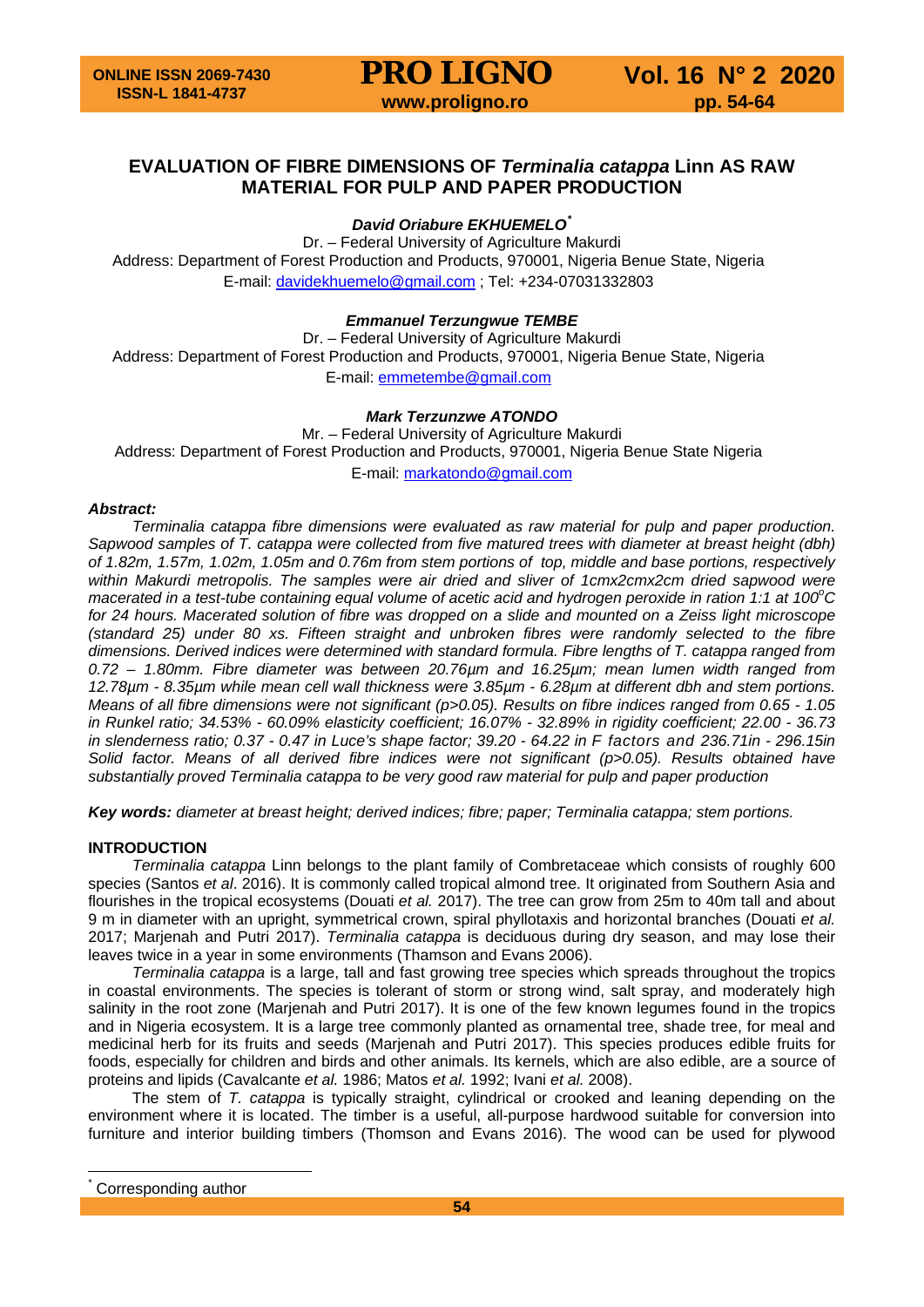production and as well as furniture. The wood is strong and pliable, and is used for the construction of buildings, boats, bridges, crates, planks, carts, wheelbarrows, barrels floors, boxes, and water troughs among other. It also a good source of firewood for rural and urban dwellers. However, the wood is not suitable for long-term ground contact (Thomson and Evans 2016).

*Terminalia catappa* is a fast-growing but unutilized tree species in Makurdi even though it has been researched for many uses. Globally, there is dearth of information on its potential capacity for pulp and paper production. A fast growing tree species as *T. catappa* are sourced for paper production so as to meet the ever increasing global consumption of paper and paper products. Therefore, the purpose of this study was to evaluate fibre characteristic of *T. catappa* as raw material for pulp and paper production.

#### **MATERIALS AND METHODS**

#### *Sample Collection*

Through non destructive method, sapwood samples of *Terminalia catappa* were collected from five matured trees with diameter at breast height (dbh) of 1.82m, 1.57m, 1.02m, 1.05m and 0.76m from top, middle and base portions, respectively within Makurdi metropolis. The samples were air dried before maceration of fibre.

#### **Determination of Fibre dimensions of** *Terminalia catappa*

Determination of fibre characteristics was carried out at Forest Research Institute of Nigeria (FRIN) Ibadan.To determine fibre dimensions (fibre length, fibre diameter, lumen width and cell wall thickness), small slivers (1cmx2cmx2cm) from the dried sapwood collected were placed into a test-tube containing equal volume of acetic acid and hydrogen peroxide in ration 1:1 and kept in an oven at 100°C for 24 hours. The macerated mixture was stirred up to lose individual fibres. Macerated solution of fibre was placed on a slide and then mounted on a Zeiss light microscope (standard 25) under 80xs. Fifteen straight and unbroken cellulose fibres were randomly picked to measure fibre length, fibre diameter, lumen width and cell wall thickness.

#### **Determination of derived indices of** *Terminalia catappa*

From the measured fibre dimensions, seven derived indices were determined using the formula below:

| $FR/S = FL/FD$                      | (1) |
|-------------------------------------|-----|
| $EC(%) = (LW/FD)100$                | (2) |
| $RC(\%) = CWT x2/ FD$               | (3) |
| $RR = (CWT \times 2)/LW$            | (4) |
| LSF = $(FD^2 - LW^2)/(FD^2 + LW^2)$ | (5) |
| $Ff(%) = (FL / CWT) \times 100$     | (6) |
| $SF = (FD^2 - LW^2)FL$              | (7) |

where:  $FL =$  fibre length;  $FD =$  fibre diameter;  $LW =$  lumen width;  $CWT =$  cell wall thickness;  $FR/S =$  Felting rate/slenderness;  $EC =$  Elasticity coefficient;  $RC =$  Rigidity coefficient,  $RR =$  Runkel ratio;  $Ff = F$  factor (%); SF = Solids factor; LSF = Luce's shape factor.

#### *Data Analysis*

Data from this study were analysed with one way Analysis of Variance (ANOVA) to determine the significant effects of dbh and stem portion on fibre properties. Duncan Multiple Range Test (DMRT) was used as follow up tests where significant differences exist.

#### **RESULTS AND DISCUSSION**

### **FIBRE DIMENSIONS OF** *Terminalia catappa*

Table 1 presents fibre dimensions of *Terminalia catappa* at different dbh and stem portions.

#### **Fibre Length**

At dbh of 1.82m, 1.57m, 1.03m, 1.02m and 0.76m, fibre lengths were between 0.80 – 1.80mm, 0.99 – 1.15mm,  $0.72 - 1.03$ mm,  $0.96 - 1.13$  and  $0.89 - 1.12$ mm, respectively while the mean fibre length for the five different dbh was 1.04mm. Fibre lengths of *Terminalia catappa* at different dbh and stem portions were not significant at p>0.05. These values are agrees fibre length of hardwood with 1.29mm in *Gmelina arborea*  reported by Roger *et al*. (2007), 0.67 – 1.06mm in *Eucalyptus spp.* reported by Dutt and Tyagi (2011);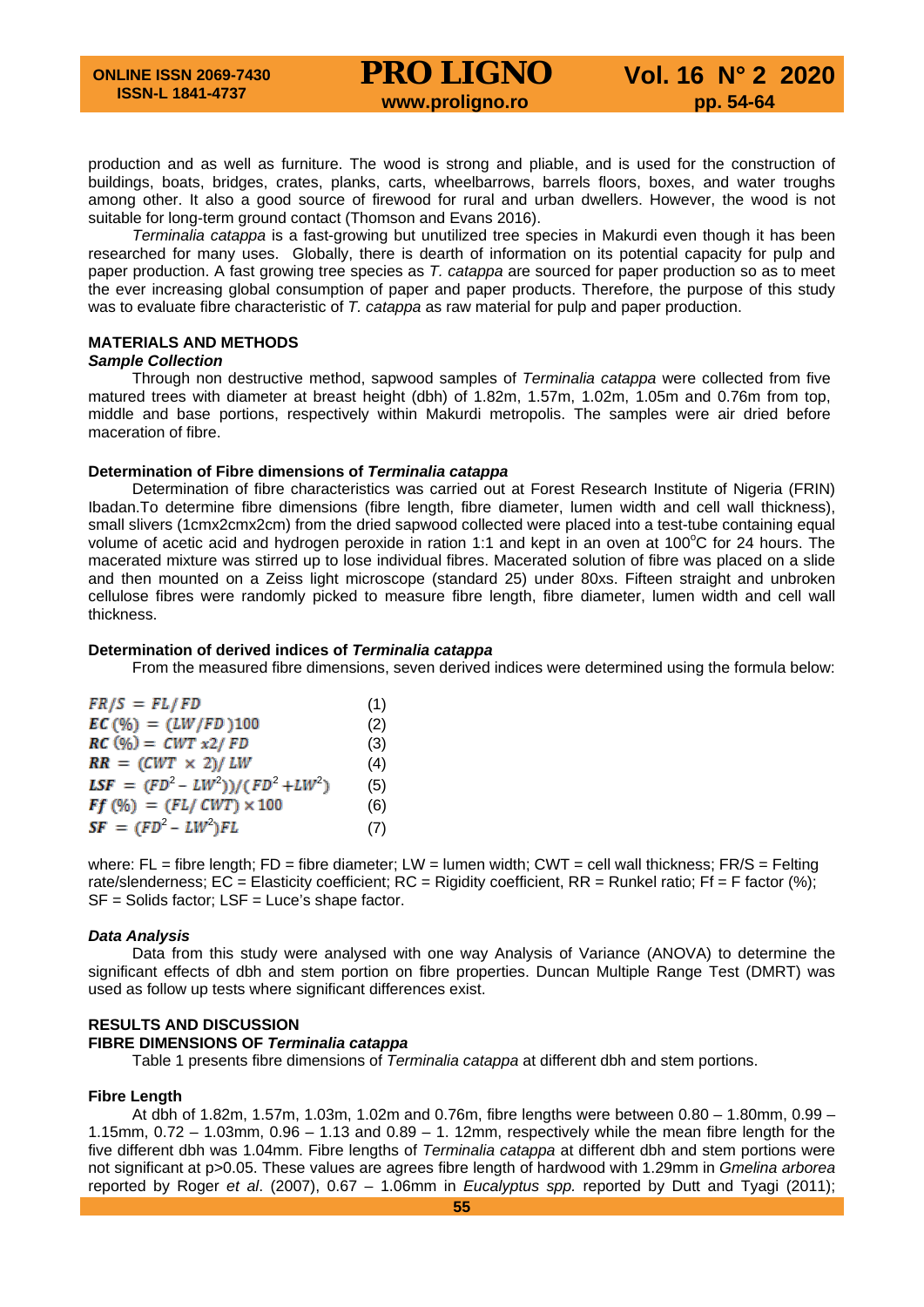# **PRO LIGNO** Vol. 16 N° 2 2020<br>www.proligno.ro pp. 54-64

Ververis *et al.* (2004). However, the values of *T. catappa* obtained in this study is lower that the value of long fibres from *Bambus vulgaris* (2.10mm), softwood (3.6mm) Sadiku *et al.* (2016). Wood fibres are cellulosic substances obtained from trees for numerous benefits that include the production of pulp and paper (H'ng *et al*. 2016; Ofosu *et al.* 2019). Fibre length is reported to influence lots of pulp strength properties. It has positive correlations between fibre lengths and tear index for *Pinus radiata* and *Pinus elliotttii* (Wright and Sluis-Cremer 1992), folding endurance (Ona *et al*. 2001), tear strength (Haygreen and Bowyer 1996) and burst strength (Ona *et al.* 2001). A higher fibre length relates to a higher tearing resistance of paper that attributed to stress dissipation. The longer the fibre, the greater the area over which the stress on paper is dissipated (Gallay 1962). Ademiluyi and Okeke (1979) also noted that the longer the fibre, the higher the tear resistance of paper and the better the quality of paper produced from it. According to Anon (1984), a mean fibre length from 1.6mm and above is classified as long fibre. Therefore, fibre length from *T. catappa* can be classified as short fibre.

#### **Fibre diameter**

The average fibre diameter of *Terminalia catappa* at different dbh was between 20.76µm and 16.25µm. This result agrees with 20.3μm for *Triplochiton scleroxylon* obtained by Ogunsanwo (2000). Olaoye *et al.,* (2019) reported a lower fibre diameter mean of 10.67 - 12.64µm for *Aningeria robusta.* Higher values of 41.5μm was recorded by Ogunleye *et al.* (2017) in *Ricinodendron heudelotii* wood while Roger *et al.* (2007) also reported higher mean of 30.67μm for *Gmelian arborea.* Similarly, 36.09μm and 34.25μm were reported for *Rhizophora racemosa* and *Rhizophora harrisonii*, respectively by Emerhi (2012). Drew and Pammenter (2006) reported that wood species with long and large diameter fibre elements can produce paper that shows vessel elements that are picked from the surface of paper during printing process which are deposited on the printing surface. Hence, wood with short vessel elements with small diameters is preferable for paper production. Fibre diameter of *Terminalia catappa* at different dbh and stem portions were not significant at p>0.05.

Larger lumen width provided for better pulp beating as a result of the penetration of pulping liquid into empty spaces of the fibres (Emerhi 2012). Thicker cell wall would give higher pulp yield and increase in tear resistance, (Ogunleye *et al.* 2017). Omotoso and Owolabi (2015) reported that lumen width affects the beating of the pulp. As lumen width becomes larger, they beating of pulp become better due to the penetration of liquids into empty spaces of the fibers.

#### **Lumen Width**

Mean lumen width of 12.78µm - 8.35µm were recorded for the different dbh and stem portions of *T. catappa* and they are not significant (p>0.05). This result agrees with values of 9.55μm, 9.56μm, 8.80μm and 9.34μm for *Bambusa vulgaris* collected at different locations in Narawa State by Egbewole *et al.* (2015). However, several authors have reported higher lumen widths in some plant species. Ogunleye *et al.* (2017) obtained 32.3μm in *Ricinodedron Heudelotii;* 30.67μm for *Gmelina arborea* (Roger *et al.* 2007); 20.06μm for *Gmelina arborea* and 18.69 - 28.93μm for different Ficus species, respectively (Ogunkunle 2010). The mean value of 12.78µm - 8.35µm obtained in this study is also lower than 15.60μm for 20 years old *Tectona grandis* (Izekor and Fuwape 2011) and 12.5μm for *Triplochiton scleroxylon* (Ogunsanwo 2000); 18.92μm and 17.55μm for *Rhizophora racemosa* and *Rhizophora harrisonii*, respectively (Emerhi 2012). Lumen width has influence on pulping process such that larger lumen width enhances better pulp beating by favouring the penetration of liquid into empty spaces of cellulose fibres (Emerhi 2012).

#### **Cell wall thickness**

Mean cell wall thickness of 3.8 µm, 3.99µm, 4.32µm, 3.77µm, and 6.28µm were recorded for different dbh and stem portions of *T. catappa* and were not not significant at p>0.05. This agrees 4.6μm for *Ricinodendron heudelotii* observed by Ogunleye *et al.* (2017); 4.02μm for *Gmelina arborea* (Roger *et al.*  2007); 3.83μm for *Gmelina arborea* (Ogunkunle 2010) and 1.94 - 4.99μm for different Ficus species (Ogunkunle 2010). On the contrary, higher values of 8.58μm for *Rhizophora racemosa* and 9.45μm for *Rhizophora harrisonii* (Emerhi 2012), 7.89μm for 20 years old *Tectona grandis* (Izekor and Fuwape 2011) are reported. Joransen (1960) observed that thicker cell wall produce a higher pulp yield and enhances tear resistance. Also, thicker wall produce coarse, bulky sheets. More so, the thicker wall of fibre cause reduction in burst and tensile and fold of paper. The thickness of the cell wall has an essential bearing on most paper properties. Paper produced with thick-walled cellulose fibre would be bulky with lower bust, tensile, other than a high tearing strength of paper (Haygreen and Bowyer 1996). Biermann (1993) reported that paper produce from thick-walled cells resulted in low folding endurance. Colley (1973) reported that cell wall thickness affects specific gravity of fibrous raw materials which in turn has a marked effect on the pulp sheet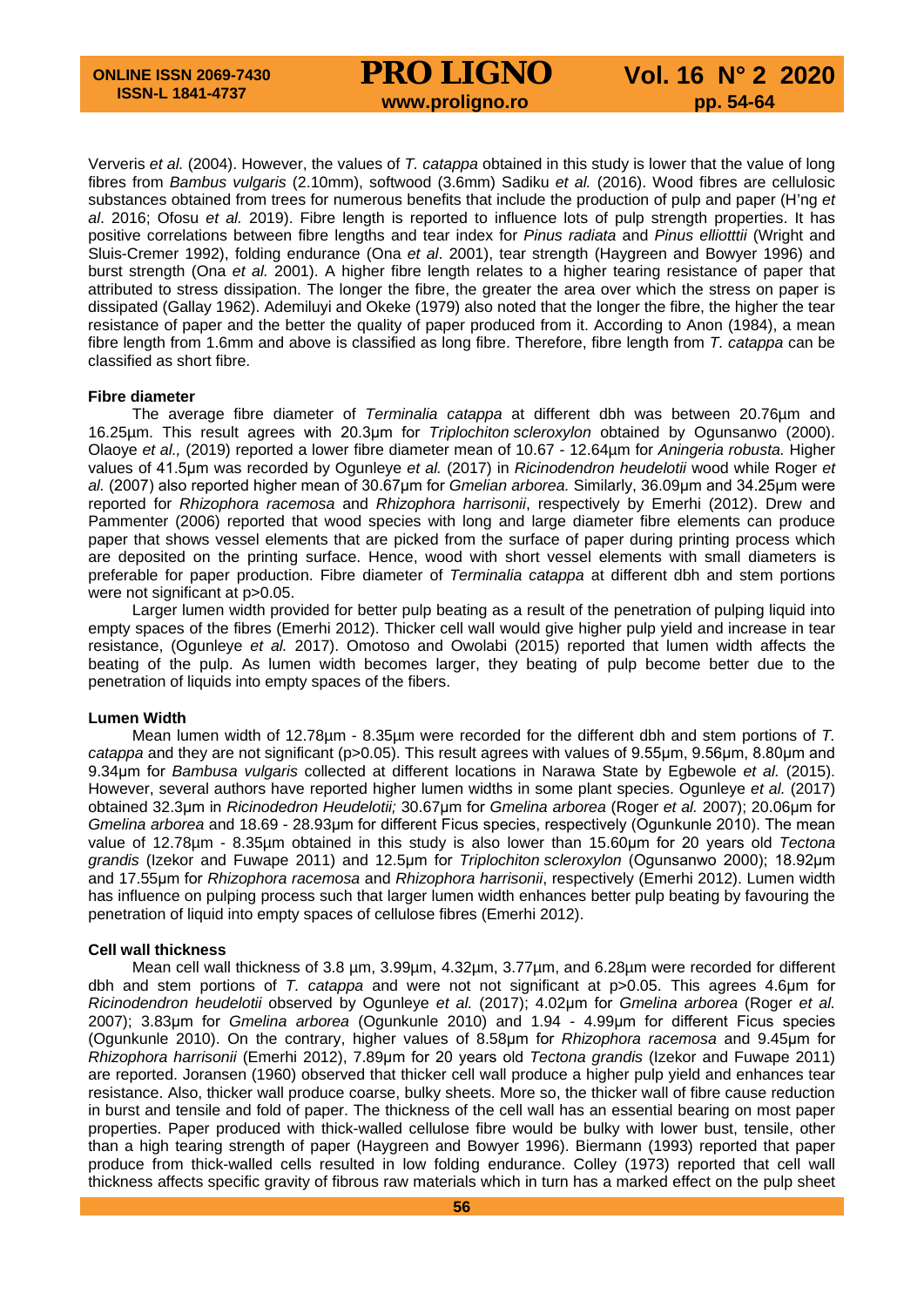# **PRO LIGNO** Vol. 16 N° 2 2020<br>www.proligno.ro pp. 54-64

*Table 1*

properties. Thick-walled cells cannot bend easily and will no collapse upon pulping, which slows down chemical bonding (Zobel and van Buijtenen 1989).

| Fibre Characteristics of Terminalia catappa at Different dbh and stem portions |                     |                                            |                                                 |                                                 |                                                      |
|--------------------------------------------------------------------------------|---------------------|--------------------------------------------|-------------------------------------------------|-------------------------------------------------|------------------------------------------------------|
|                                                                                | <b>Tree</b>         | <b>Fibre Length</b>                        | <b>Fibre Diameter</b>                           | <b>Lumen Width</b>                              | <b>Cell Wall Thickness</b>                           |
| DBH (m)                                                                        | <b>Portion</b>      | (mm)                                       | $(\mu m)$                                       | $(\mu m)$                                       | $(\mu m)$                                            |
|                                                                                |                     | <b>Mean±SDV</b>                            | Mean ± SDV                                      | Mean $\pm$ SDV                                  | Mean ± SDV                                           |
|                                                                                | Base                | $0.88 \pm 0.11^{bc}$                       | $13.94 \pm 4.37$ <sup>a</sup>                   | $7.41 \pm 1.91^{ab}$                            | $3.26 \pm 1.45^a$                                    |
|                                                                                | Middle              | $0.84 \pm 0.18^{ab}$                       | $25.23 + 6.67$ <sup>d</sup>                     | $16.18 \pm 6.47^e$                              | $4.52 \pm 1.72^a$                                    |
| 1.82                                                                           | Top                 | $1.80 \pm 0.27$ <sup>de</sup>              | $21.08 \pm 6.05^{\circ}$                        | $13.53 \pm 6.06^{\text{de}}$                    | $3.77 \pm 1.24^a$                                    |
|                                                                                | <b>Total</b>        | $1.17 \pm 0.19$                            | 20.08±5.70                                      | 12.37±4.81                                      | $3.85 \pm 1.47$                                      |
|                                                                                | Base                | $1.07 \pm 0.13^{\text{cde}}$               | $22.03 \pm 6.11^{cd}$                           | $14.08 \pm 5.33^{de}$                           | $3.98 \pm 1.38^a$                                    |
|                                                                                | Middle              | $1.15 \pm 0.22^b$                          | $19.51 \pm 4.72$ <sup>a</sup>                   | $10.88 \pm 3.55^{ab}$                           | $4.32 \pm 1.14^b$                                    |
| 1.57                                                                           | Top                 | $0.99 \pm 1.15^a$                          | $20.74 \pm 8.28$ <sup>a</sup>                   | $13.39 \pm 7.76^{\circ}$                        | $3.67 \pm 1.21^b$                                    |
|                                                                                | <b>Total</b>        | $1.07 + 0.5$                               | 20.76±6.37                                      | $12.78 \pm 5.55$                                | $3.99 \pm 1.24$                                      |
|                                                                                | Base<br>Middle      | $0.96 \pm 0.18^{bcd}$<br>$1.03 \pm 0.19^a$ | $15.64 \pm 5.26^{ab}$<br>$16.86{\pm}4.49^a$     | $9.52 \pm 4.63^{\circ}$<br>$9.31 \pm 2.80^a$    | $3.06 \pm 1.02^a$<br>$3.77 \pm 1.27^b$               |
| 1.03                                                                           | Top                 | $0.72 \pm 0.17^a$                          | 18.49 $\pm$ 2.46 <sup>bc</sup>                  | $6.25 \pm 3.49^a$                               | $6.12 \pm 1.72^b$                                    |
|                                                                                | <b>Total</b>        | $0.90 + 0.18$                              | 16.25±4.07                                      | $8.35 \pm 3.64$                                 | $4.32 \pm 1.34$                                      |
|                                                                                | Base<br>Middle      | $1.13 \pm 0.23^e$<br>$1.07 \pm 0.18^{ab}$  | 18.02±5.05 <sup>abc</sup><br>$17.68 \pm 7.18^a$ | $10.40 \pm 3.13^{bcd}$<br>$10.34 \pm 6.04^{ab}$ | $3.80 \pm 1.37$ <sup>a</sup><br>$3.67 \pm 1.32^{ab}$ |
| 1.02                                                                           | Top<br><b>Total</b> | $0.96 \pm 0.16^{bcd}$<br>$1.05 \pm 0.19$   | $18.02 \pm 4.25^a$<br>17.91±5.50                | $10.34 \pm 3.40^{ab}$<br>$10.36 + 4.19$         | $3.84 \pm 1.21^{ab}$<br>$3.77 \pm 1.30$              |
|                                                                                |                     |                                            |                                                 |                                                 |                                                      |
|                                                                                | Base                | $1.12 \pm 0.17^{ab}$                       | $16.86 \pm 3.87^a$                              | $10.33 \pm 3.24^{ab}$                           | $3.26 \pm 1.01^a$                                    |
| 0.76                                                                           | Middle              | $0.89 \pm 0.18^{bc}$                       | $20.69 \pm 4.94$ <sup>c</sup>                   | 11.88 $\pm$ 4.28 <sup>cd</sup>                  | $11.88 \pm 4.28$ <sup>c</sup>                        |
|                                                                                | Top                 | $0.99 \pm 0.19^{bdce}$                     | $18.29 \pm 7.65$ <sup>abc</sup>                 | $10.88 \pm 6.19$ <sub>bcd</sub>                 | $3.70 \pm 1.22^a$                                    |
|                                                                                | <b>Total</b>        | $1.00 + 0.18$                              | $18.61 \pm 5.49$                                | $11.03 + 4.57$                                  | $6.28 \pm 2.17$                                      |
| <b>Grand mean Total</b>                                                        |                     | $1.04 \pm 0.22$                            | 19.26±6.31                                      | $11.12 + 5.59$                                  | $4.85 \pm 3.16$                                      |

#### **Derived Indices of** *Terminalia catappa*

Results of derived indices of *Terminalia catappa* at different dbh and stem portions are showed in Table 2.

#### **Runkel ratio**

Values of Runkel ratio are commonly used to predict the stiffness, flexibility and conformability of paper (Istikowati *et al.* 2016; Ogunleye *et al.* 2017). From this study, the mean of Runkel ratio of *Terminalia catappa* at different dbh and stem portion ranged from 0.65 - 0.90, 0.65 - 0.82, 0.75 - 1.05, 0.75 - 0.83, 0.69 - 1.00 and were significantly different (p>0.05) excepting the means of top portion (1.05) and middle portion (1.00) of dbh 1.03 and 0.76 that were significantly different (p<0.05). This value are higher than 0.39 for *Gmalina arborea* and fall within 0.26 - 0.68 reported for some Ficus species (Ogunkunle 2010). Ververis *et al.* (2004) noted that higher Runkel ratio fibres produce bulkier paper of lower bonded areas in contrast with lower Runkel ratio fibre. Cellulose fibres that have Runkel ratio < 1 are good for paper production since cellulose fibres are more flexible, collapse effortlessly and poduce paper with large bonded area. However, cellulose fibres that have Runkel ratio > 1 are regarded as thick-walled fibres that less flexible, stiffer, and form a heavy sheet of paper that has lower bonded area (Dutt *et al*. 2009). Ona *et al*. (2001) noted that Runkel ratio also influence pulp yield, paper conformability, and fibre density. The thick-walled and narrow lumen fibres tend to retain its tubular structure on pressing and thus, offer less surface contact for fibre bonding (Dutt *et al*. 2004). From the foregoing, fibres of *T. catappa* wood can be regarded as suitable for pulp and paper production because the average Runkel ratio is 0.79. Quality paper strength features are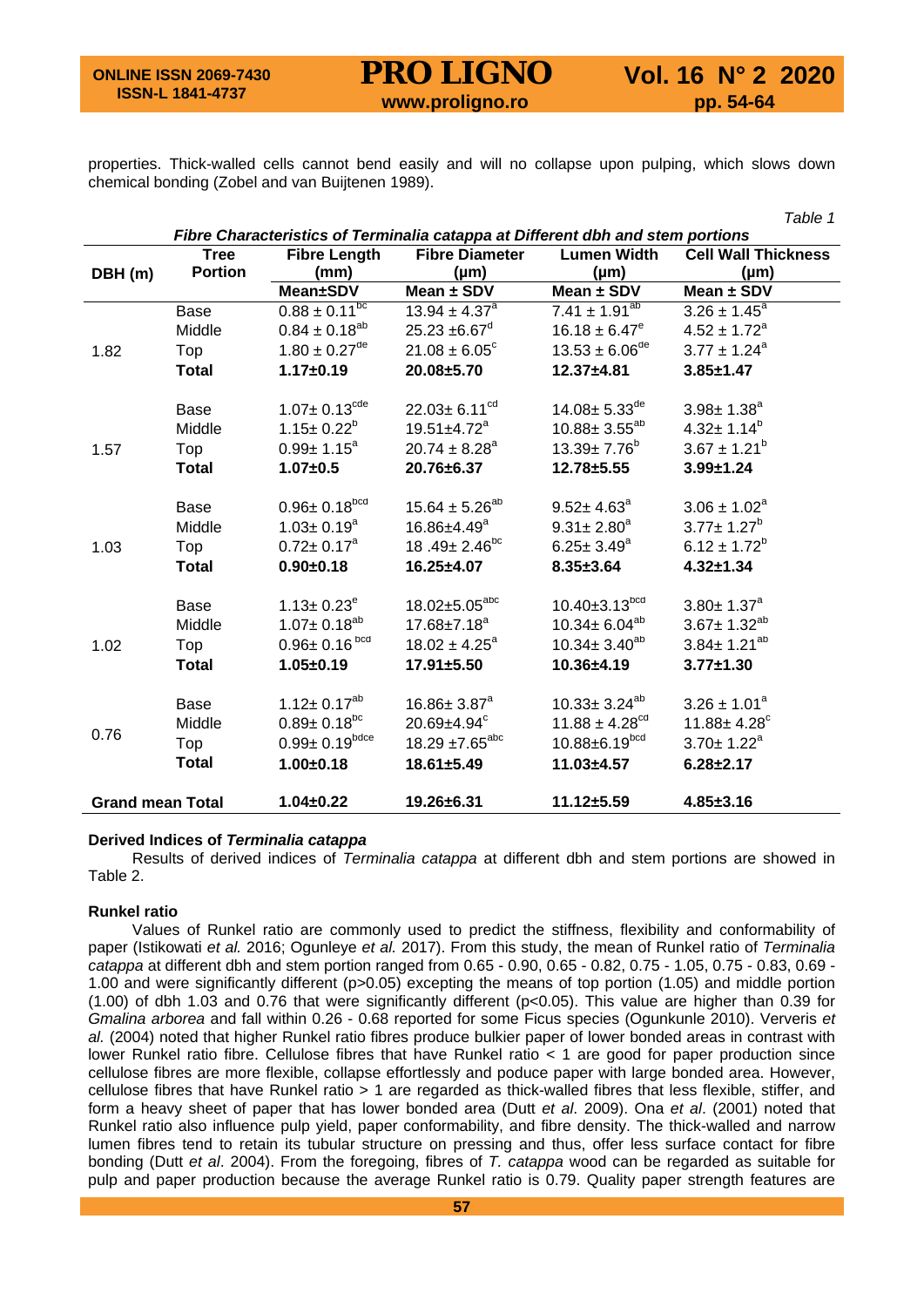obtained when the Runkel Ratio is < 1 (Sharma *et al.* 2011; Ibrahim and Abdelazim 2015; Takeuchi *et al.* 2016).

#### **Elasticity coefficient (%)**

Mean value of elasticity coefficient at different dbh and stem portions of *Terminalia catappa* were 60.09%, 49.50%, 34.53%, 57.18% and 58.70%, respectively. The means of base portion (28.70) of dbh 1.57 and top portion (33.53) of dbh 1.03 were significantly different (p<0.05). These results agree with 37% - 65% reported by Pirralho *et al.* (2014) in several Eucalyptus species. Sharma *et al*. (2013) reported higher values of 76 and 82 for *Gmelina arborea* and *Pinus kesiya* respectively. Ogunkunle (2010) obtained 63 - 79% for various Ficus species. Ogunleye *et al.* (2017) also recorded a higher value of 77% for *Ricinodedron heudelotii.* Ona *et al.* (2001) reported higher values of 70% and 72% in *Eucalyptus camaldulensis* and *Eucalyptus globulus,* respectively.

Elasticity coefficient is one of the essential derived indices that positively influence the strength properties of paper and is determined by lumen diameter and fibre diameter. It positively relates with paper strength, such as burst factor and tear factor (Moriya 1967). It governs the degree of fibre bonding in paper sheet. The values for hardwood and softwoods are between 55 – 70% and 75%, respectively (Smook 1997). Fibres with elasticity coefficient greater than 75% and between 50 - 75% are regarded as highly elastic and elastic fibres, respectively (Bektas *et al*. 1999). Ashori and Nourbakhsh (2009) reported that the elasticity coefficient exhibits the possibility of fiber to collapse during beating or drying of the paper web. Collapsed fibers provides a better bonding area and hence a stronger paper. The elasticity coefficient of *Terminalia catappa* as obtained in this study can be classified as elastic and rigid fibres.

#### **Rigidity coefficient (%)**

Rigidity coefficient of 16.07%, 20.03%, 22.36%, 21.51% and 32.89% were recorded for *T. catappa* at different dbh and stem portions. The means of top portion (33.25) of dbh 1.03 and middle portion (57.61) of dbh 0.76 were significantly different (p<0.05). Sadiku (2016) reported a lower rigidity coefficient of 15% for **Berberis** *vulgaris* while Dutt and Tyagi (2011) reported higher rigidity coefficient of 63% for *Eucalyptus tereticornis* and 53% and 33% for *Eucalyptus camadulensis* and *Eucalyptus grandi,s* respectively. Rigidity coefficient is ratio of double cell wall thickness of fibre to its width. It gives the rigidity of fibres to form paper. It shows the bending resistance of paper (Takeuchi *et al.* 2016). Fibres with a rigidity coefficient of <= 50 are normally seen to be good pulpwood because it increases the collapsibility of fibres to make a flexible and strong paper sheet (Tamolang and Wangaard 1961). Therefore, *T. catappa* with rigidity coefficient of between 16.07% - 32.89% which is < 50 is considered to be very good for paper production.

#### **Felting rate/Slenderness ratio**

The range of average slenderness ratio or felting rate recorded for *T. catappa* at different dbh and stem portions in this study were 22.00 - 32.47, 29.40 - 29.60, 22.53 - 34.06, 27.53 - 33.53 and 28.21 - 36.73 and were not significantly different (p>0.05). Takeuchi *et al.* (2016) reported higher slenderness ratio of 58.7% and 60.8% for *Musa bancana* and *Musa pearsonii*, respectively. Sadiku and Abdukareem (2019) also reported higher felting power for *Syzygium guineense, Anogeissus leiocarpa, Albizia zygia, Irvingia gabonensis, Vernonia colorata, Vitellaria paradoxa, Isoberlina doka, Lannea welwitchii, Khaya ivorensis* and *Afzelia africana* in their study to range from 40 - 90 with *Anogeissus leiocarpa* having the highest (90) felting power followed by *Vernonia colorata* (80). Slenderness ratio was reported for *Eucalyptus grandis* (55.18), *Eucalyptus tereticornis* (52.66) and *Eucalyptus camadulensis* (53.33) (Dutt and Tyagi 2011; Pillai *et al.* 2013) while Sharma *et al.* (2013) obtained 39.1 in *Gmelina arborea.* Sadiku *et al.* (2016) also reported a very higher value of 144 slenderness ratio for *Bambusa vulgaris.*

Fibre slenderness significantly influenced the breaking length, bursting, tearing and stretch of the pulp sheets (Ogunjobi *et al*. 2014). The acceptable value of slenderness ratio required for paper making should be greater than > 33 according to Xu *et al*. (2006). An increase in the rigidity of fibres results in decrease in fibre bonding. The strength properties of papers were positively correlated with the slenderness ratio. Slenderness ratio is produced by shorter and thicker fibres which in turn reduced tearing resistance drastically. There is a positive correlation between the slenderness ratio and folding endurance of paper (Ona *et al.* 2001). However, the average slenderness ratio (25.94) obtained for *T. catappa* in this research is below 33 although the maximum mean values recorded at each dbh are within the range of 33. Hence, folding endurance and tearing resistance of paper produced from *T. catappa* would be low.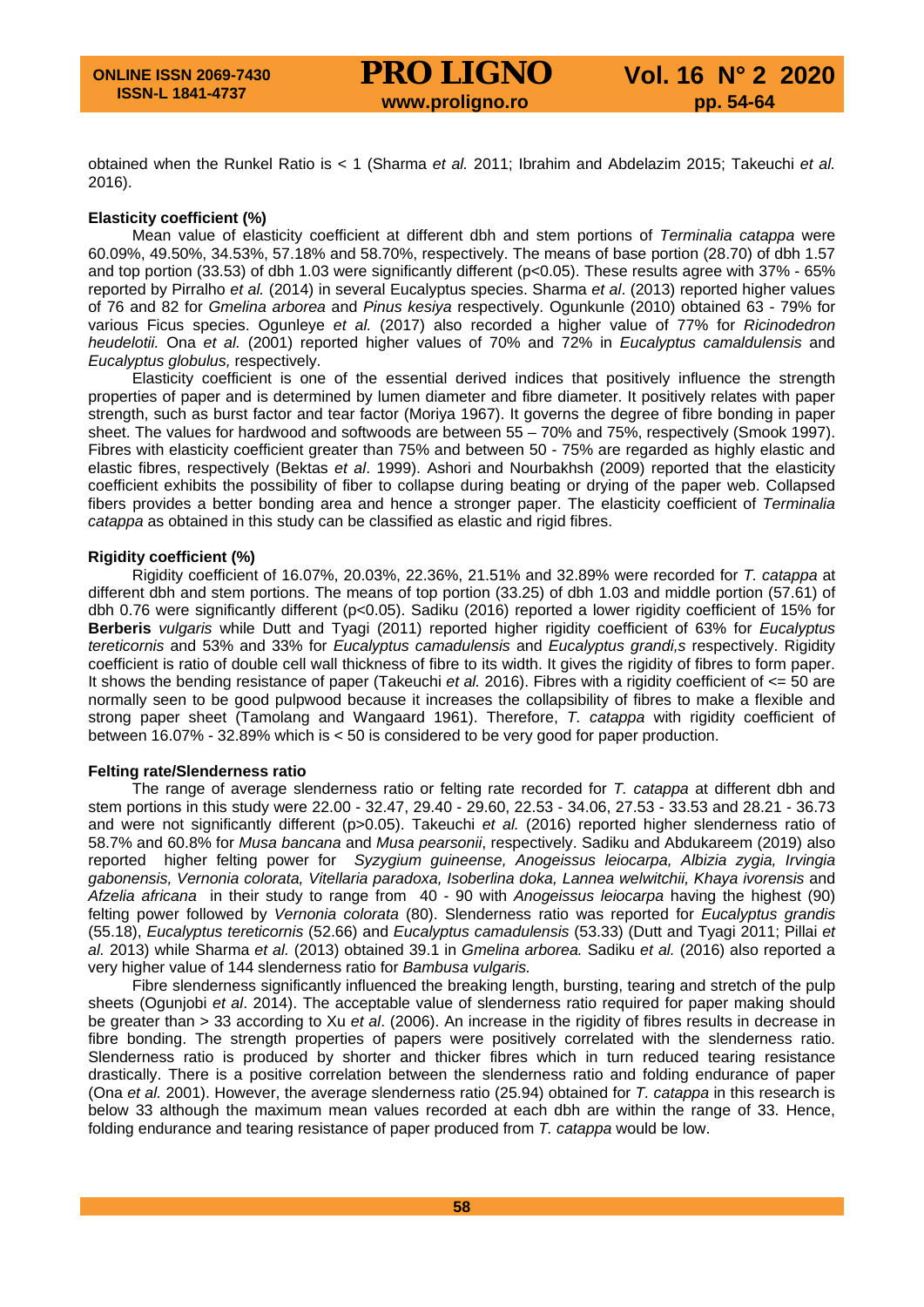#### **Luce's Shape Factor**

Luce's shape factor of 0.47, 0.37, 0.45, 0.39 and 0.46 were recorded for *T. catappa* at different dbh and stem portions, ean of top portion (0.77) of dbh 1.03 was significantly different (p<0.05). This finding agrees with the mean values of 0.410 - 0.0.414 for the inner and outer *Chrysophyllum albidum* wood from the axial positions reported by Ofosu *et al.* (2019). Similar results were reported by Oluwadare and Sotannde (2007) for **Leucaena** *leucocephala* (0.41) and **Eucalyptus** globulus (0.39 - 0.44) of 14-year-old (Ohshima *et al.,* 2005). Ogunleye *et al.* (2017) reported lower value of Luce's shape factor 0.26 for *Ricinodedron heudelotii.* Ogunkunle (2010) also reported lower values for *Gmelina arborea, Ficus mucuso, Ficus exasperate* as 0.29, 0.25 and 0.16, respectively. Acoording to Ojo (2013), Luce's shape factor for *Gmelina arborea, Afzelia africana and Detarium senegalense* were 0.20, 0.47 and 0.73, respectively. However, Pirralho *et al.* (2014) reported higher value of Luce's shape factor in their study **Eucalyptus** maculate (0.69), **Eucalyptus** *ovata* (0.6) and **Eucalyptus** *sideroxylon* (0.62).

Luce's Shape Factor has negative relationship with the density and breaking length of paper. That is, the length of the paper that will break by its own weight when hang up vertically from its end (Sharma *et al*. 2015a; Syed *et al.* 2016). Luce's Shape Factor is one of the indices used to ascertain the bending resistance of paper and resistance of pulp to beating. Low values for Luce's indicates low resistance of pulp to beating and high resistance of paper to bending (Takeuchi *et al*. 2016). Cellulose fibres that have low Luce's Shape Factor are more suitable for papermaking as they produce papers with high-quality strength properties (Sharma *et al.* 2015a; Sharma *et al.* 2018b). These findings suggest that *T. catappa* can be regarded as been suitable for pulp and paper production.

#### **F factor**

F factor recorded for *T. catappa* at different dbh and stem portions were 52.71, 39.20, 47.04, 64.22 and 58.91, respectively and are not significant (p<0.05). Higher F factors were obtained for beech juvenile wood as140.38, while it was 240.55 in black pine juvenile wood (Akgul and Tozluoglu 2009). Studies on hardwoods by Kar (2005) showed that F factor was 235.92 for *Populus euramericana* and 206.78 for *Populus tremula*. For softwoods, 606.66 was reported for *Pinus brutia* and 410.34 for *Cedrus libani* (Erdin 1985). For *Pinus pinaster*, As (1992) reported 745.40, 695.81 for spring wood tangent, 603.9 for summer wood radial while it was 493.20 for summer wood tangent.

#### **Solid factor**

Solid factor of 247.38, 296.15, 252.69, 244.04 and 236.71 were recorded for *T. catappa* at different dbh and stem portions and are were not significant (p>0.5). Ogunleye *et al.* (2017) reported higher value of Solid factor 14.2×10<sup>-3</sup> for *Ricinodedron heudelotii.* Sadiku *et al.* (2016) reported Solid factor of 1.16 x 10<sup>-4</sup> -9.87 x 10<sup>-5</sup> for ages 2, 3 & 4, and 1.29 x 10<sup>-4</sup> - 9.02 x 10<sup>-5</sup> for base, middle and top positions of *Bambusa vulgaris.* Ona *et al.* (2001) reported values for the solids factor of 46×103μm<sup>3</sup> and 91.2×103μm<sup>3</sup> for 14-yearold *Eucalyptus camaldulensis* and *Eucalyptus globulus*, respectively. Mean values of solids factor of 167×10<sup>3</sup>μm<sup>3</sup> for *Macaranga bancana* and 182×10<sup>3</sup>μm<sup>3</sup> for *Macaranga pearsonii* was reported by Takeuchi *et al.* (2016).

Ona *et al*. (2001) noted that solids factor was discovered to influence paper sheet density and significantly correlated to breaking length of paper. Similar to Luce's Shape Factor, Solids Factor is used to determine the bending resistance of paper and resistance of pulp to beating. Low values for Solids Factor indicates low resistance of pulp to beating and high resistance of paper to bending (Takeuchi *et al*. 2016). Cellulose fibres having low Solids Factor are preferred for papermaking because they produce papers with superior strength properties (Sharma *et al*. 2015a, Sharma *et al*. 2018b).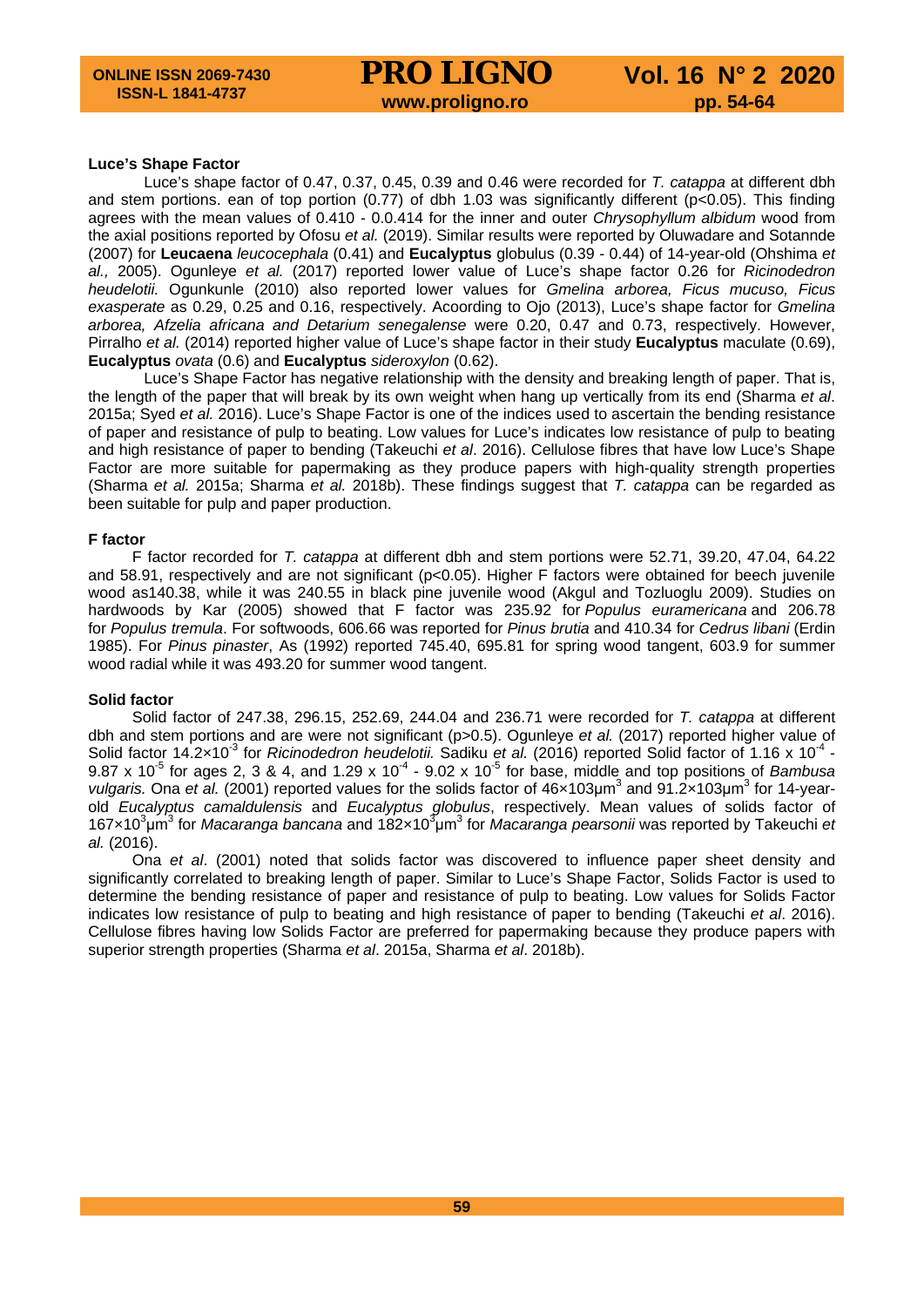**ONLINE ISSN 2069-7430 ISSN-L 1841-4737**

# **PRO LIGNO** Vol. 16 N° 2 2020<br>www.proligno.ro pp. 54-64

*Table 2*

|              |                | <b>Runkel Ratio</b>          | Derived Indices of Terminalia catappa at different dbh and stem portions<br><b>Elasticity</b> | <b>Rigidity</b>                | <b>Slenderness</b>              |                                | <b>F</b> factor                 | <b>Solid Factor (SF)</b>         |
|--------------|----------------|------------------------------|-----------------------------------------------------------------------------------------------|--------------------------------|---------------------------------|--------------------------------|---------------------------------|----------------------------------|
|              | <b>Tree</b>    |                              | Coefficient (%)                                                                               | Coefficient (%)                | ratio/ Felting                  | Luce's Shape<br>Factor (LSF)   |                                 |                                  |
| DBH (m)      | <b>Portion</b> |                              |                                                                                               |                                | Power (%)                       |                                |                                 |                                  |
|              |                | Mean $\pm$ SDV               | Mean ±SDV                                                                                     | Mean ±SDV                      | Mean ±SDV                       | Mean ±SDV                      | Mean ±SDV                       | Mean ±SDV                        |
|              | Base           | $0.90 \pm 0.34^{\circ}$      | $54.53 \pm 9.56^{\circ}$                                                                      | $22.75 \pm 4.63$ <sup>a</sup>  | 32.47 $\pm$ 13.74 $\textdegree$ | $0.54 \pm 0.12^{\overline{a}}$ | 69.20±21.97 <sup>e</sup>        | $132.67 \pm 94.33^{\circ}$       |
|              | Middle         | $0.65 \pm 0.38^a$            | 63.13 $\pm$ 13.53 <sup>b</sup>                                                                | $6.72 \pm 1.73^a$              | $22.00 \pm 10.99^b$             | $0.43 \pm 0.17$ <sup>a</sup>   | $35.27 \pm 10.34$ <sup>a</sup>  | 315.26±168.66 <sup>c</sup>       |
| 1.82         | Top            | $0.67 \pm 0.31^a$            | 62.60 $\pm$ 12.53 <sup>b</sup>                                                                | $18.74 \pm 6.24$ <sup>a</sup>  | $31.07 + 12.10^{\circ}$         | $0.43 \pm 0.15^a$              | $53.67 \pm 14.38^{bcd}$         | $294.2. \pm 156.09$ <sup>c</sup> |
|              | <b>Total</b>   | $0.74 \pm 0.34$              | 60.09±11.87                                                                                   | $16.07 \pm 4.20$               | $28.51 \pm 12.28$               | $0.47 + 0.15$                  | $52.71 \pm 15.56$               | 247.38±139.69                    |
|              | Base           | $0.65 \pm 0.30^a$            | $28.70 \pm 12.22$ <sup>a</sup>                                                                | $18.62 \pm 6.08^a$             | $29.60 \pm 13.82^{bc}$          | $0.44 \pm 0.15^a$              | $50.27 \pm 19.65^{bc}$          | 297.93±161.59 <sup>c</sup>       |
|              | Middle         | $0.82 \pm 0.20^a$            | $58.00 \pm 7.40^{\circ}$                                                                      | $22.20 \pm 3.80^a$             | 29.60 $\pm$ 11.39 <sup>ab</sup> | $0.47 \pm 0.27$ <sup>a</sup>   | 62.80 $\pm$ 15.25 <sup>a</sup>  | $326.13 \pm 136.15^{\circ}$      |
| 1.57         | Top            | $0.67 \pm 0.31^a$            | $61.87 \pm 12.25^b$                                                                           | $19.27 \pm 6.03^a$             | $29.40 \pm 9.52^{ab}$           | $0.20 \pm 0.77$ <sup>a</sup>   | $4.53 \pm 22.25^a$              | 264.40.±177.99 <sup>ab</sup>     |
|              | <b>Total</b>   | $0.71 \pm 0.27$              | $49.50 + 77.29$                                                                               | $20.03 \pm 5.30$               | $29.53 + 11.58$                 | $0.37 + 0.40$                  | 39.20±19.05                     | 296.15±158.58                    |
|              | Base           | $0.75 \pm 0.29^{\circ}$      | $58.80\pm11.02^b$                                                                             | $20.61 \pm 5.48^a$             | $34.06 \pm 10.32$               | $0.49 \pm 0.14$ <sup>a</sup>   | $67.80 \pm 25.28^e$             | $152.1 \pm 87.28^{ab}$           |
|              | Middle         | $0.84 \pm 0.23$ <sup>a</sup> | $55.33\pm8.10^{b}$                                                                            | $22.53 \pm 3.89^a$             | 29.47 $\pm$ 10.83 <sup>ab</sup> | $0.42 \pm 0.29$ <sup>a</sup>   | 64.67±23.34 <sup>a</sup>        | 212.7±119.09 <sup>a</sup>        |
| 1.03         | Top            | $1.05 \pm 1.37^c$            | $33.53 \pm 17.3^a$                                                                            | $33.25 \pm 8.57^b$             | $22.53 \pm 3.85^a$              | $0.77 \pm 0.18^b$              | $40.0 \pm 11.19^{ab}$           | 219.4±89.81 <sup>abc</sup>       |
|              | <b>Total</b>   | $0.78 + 0.42$                | $34.53 + 49.37$                                                                               | $22.36 \pm 5.59$               | $27.74 \pm 10.19$               | $0.45 + 0.31$                  | $47.04 \pm 19.43$               | $252.69 \pm 132.93$              |
|              | Base           | $0.75 \pm 0.23^{\circ}$      | $58.47 \pm 7.95^{\circ}$                                                                      | $20.85 \pm 3.88$ <sup>a</sup>  | $33.53 \pm 13.48^{\circ}$       | $0.49 \pm 0.10^a$              | 66.40 $\pm$ 19.13 <sup>de</sup> | 265.13±156.27 <sup>bc</sup>      |
|              | Middle         | $0.83 \pm 0.28$ <sup>a</sup> | $56.00 \pm 10.65^{\circ}$                                                                     | $22.07 \pm 5.32^a$             | $32.93 \pm 12.80^{ab}$          | $0.23 \pm 0.81$ <sup>a</sup>   | $70.0 \pm 28.71$ <sup>a</sup>   | 242.26±172.72 <sup>ab</sup>      |
| 1.02         | Top            | $0.80 \pm 0.25^{\text{a}}$   | $57.07 \pm 9.42^b$                                                                            | $21.60 \pm 4.61$ <sup>a</sup>  | $27.53 \pm 8.88$ <sup>a</sup>   | $0.45 \pm 0.23$ <sup>a</sup>   | $56.27 \pm 12.69^a$             | 224.73±109.46 <sup>ab</sup>      |
|              | <b>Total</b>   | $0.79 + 0.25$                | $57.18 \pm 9.34$                                                                              | $21.51 \pm 4.60$               | $31.33 \pm 11.72$               | $0.39 + 0.38$                  | $64.22 \pm 20.18$               | 244.04±146.15                    |
|              | Base           | $0.69 \pm 0.28$ <sup>a</sup> | $60.67 + 9.8^{b}$                                                                             | $19.93 + 4.79^a$               | $36.73 \pm 9.42^b$              | $0.37 \pm 0.30^a$              | 70.87±23.25 <sup>a</sup>        | 207.33±107.51 <sup>a</sup>       |
| 0.76         | Middle         | $1.00 \pm 0.00^{\circ}$      | $57.64 \pm 12.39^{\circ}$                                                                     | 57.61 $\pm$ 12.4 $\textdegree$ | $28.21 \pm 2.67$ <sup>a</sup>   | $0.50 \pm 0.16^a$              | 45.92±14.21 <sup>abc</sup>      | 258.07±139.5 <sup>bc</sup>       |
|              | Top            | $0.77 \pm 0.26^a$            | $57.80 + 9.16^b$                                                                              | $21.14 \pm 4.56^a$             | 28.80±8.55bc                    | $0.50 \pm 0.11^a$              | 59.93±18.12 <sup>cde</sup>      | 244.73±190.6 <sup>abc</sup>      |
|              | <b>Total</b>   | $0.82 \pm 0.18$              | 58.70±10.45                                                                                   | $32.89 \pm 7.25$               | $24.58 + 6.88$                  | $0.46 \pm 0.19$                | $58.91 \pm 18.53$               | $236.71 \pm 145.87$              |
| <b>Total</b> |                | $0.79 \pm 0.02$              | 56.59±14.49                                                                                   | $25.55 \pm 13.67$              | $25.94 \pm 13.70$               | $0.51 \pm 0.17$                | $54.51 \pm 151.19$              | 240.20±20.91                     |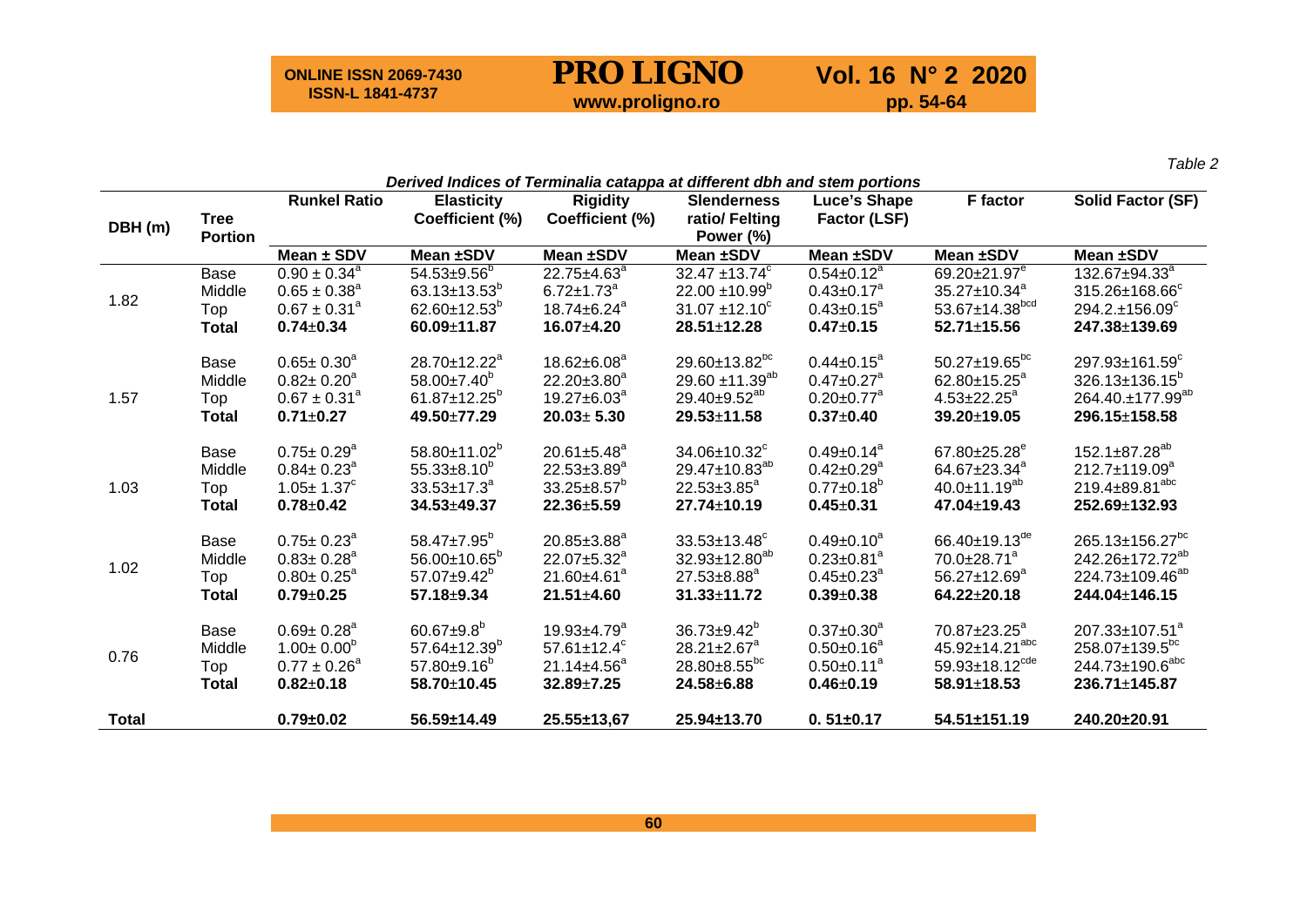Suitability of *Terminalia catappa* for pulp and paper making based on fibre length and Runkel ratio is shown in Table 3. The results shown that average values of fibre length ranged from 1.17mm – 0.90mm and are classified as short fibre. The mean Runkel ratio that ranged between 0.71 – 0.82 implies that *Terminalia catappa* irrespective of the dbh and stem portions, is good for paper production.

Table 4 revealed the summary of the elasticity coefficient of *Terminalia catappa* stem portions. The results shown that *T. catappa* fibre was elastic at dbh of 1.82m (60.09%); 1.02m (57.18%) and 0.76m (58.70%), respectively. At dbh 1.03m and 1.57m the elasticity coefficient were 34.53% and 49.50% are both rigid fibres, respectively.

*Table 3 Suitability of Terminalia catappa for pulp and paper making based on fibre length and Runkel* 

*Table 4*

|         |                     | ratio              |                     |         |  |
|---------|---------------------|--------------------|---------------------|---------|--|
|         | <b>Fibre length</b> |                    | <b>Runkel ratio</b> |         |  |
| DBH (m) | <b>Mean Value</b>   | <b>Fibre class</b> | <b>Mean Value</b>   | Ranking |  |
| 1.82    | 1.17                | Short              | 0.74                | Good    |  |
| 1.57    | 1.07                | Short              | 0.71                | Good    |  |
| 1.03    | 0.90                | Short              | 0.78                | Good    |  |
| 1.02    | 1.05                | Short              | 0.79                | Good    |  |
| 0.76    | 1.00                | Short              | 0.82                | Good    |  |

*Note:*

*Fibre length <1.60mm = short fibre; Fibre length >1.60mm = long fibre*

*Runkel ratio <1 = Good; Runkel ratio >1 = Not good*

*Summary of the Elasticity Coefficient of Terminalia catappa Stem Portions* **DBH (m) Elasticity coefficient (EC) (%)**<br>Mean Value **Types of fibr Types of fibre** 1.82 60.09 Elastic 1.57 And 49.50 Apr 2012 1.57 Apr 2013 1.57 Apr 2013 1.57 Apr 2013 1.57 Apr 2013 1.57 Apr 2014 1.57 Apr 2014 1.57 Apr 2014 1.57 Apr 2014 1.57 Apr 2015 1.57 Apr 2015 1.57 Apr 2015 1.57 Apr 2015 1.57 Apr 2015 1.57 Apr 2015 1. 1.03 34.53 Rigid fibres 1.02 57.18 Elastic 0.76 58.70 **Elastic** 

*Note:*

 *High elastic fibres = EC > 75%; Elastic fibres = EC btw 50 – 75%; Rigid fibres = EC between 30 – 50; Highly rigid fibres = Elastic <30%.*

# **CONCLUSION**

Fibre dimensions of *T. catappa* indicate that the species will be good for pulp and paper production though the fibre length were short fibre (0.90 – 1.17). The mean Runkel ratio (0.71 – 0.82) of *T. catappa* also implies that the wood species is a good raw material for paper production irrespective of dbh and stem portions. The elasticity coefficient was both elastic and rigid fibres. Rigidity coefficient *of T. catappa* of was ≤50 which is required standard for a very good for paper production. Mean values of slenderness ratio of *T. catappa* indicates that it would produce paper with low folding endurance and tearing resistance. This study has therefore shown that *T. catappa* will serve as viable raw material for pulp and paper production.

# **REFERENCES**

Ademiluyi EO, Okeke RE (1979) Studies on specific gravity and fibre characteristics of *Gmelina arborea* in some Nigerian plantations. Nig J of Sci 13:231-238.

Akgul M, Tozluoglu A (2009) Some Chemical and Morphological Properties of Juvenile Woods from Beech (*Fagus orientalis* L.) and Pine (*Pinus nigra* A.) plantations. Trends in Appl Sci Res, 4:116-125.

Anon (1984) Chemical Analysis of Nigerian Grown timbers. Annual Report of the Forestry Research Institute of Nigeria. Jan. - Dec., pp. 108-109.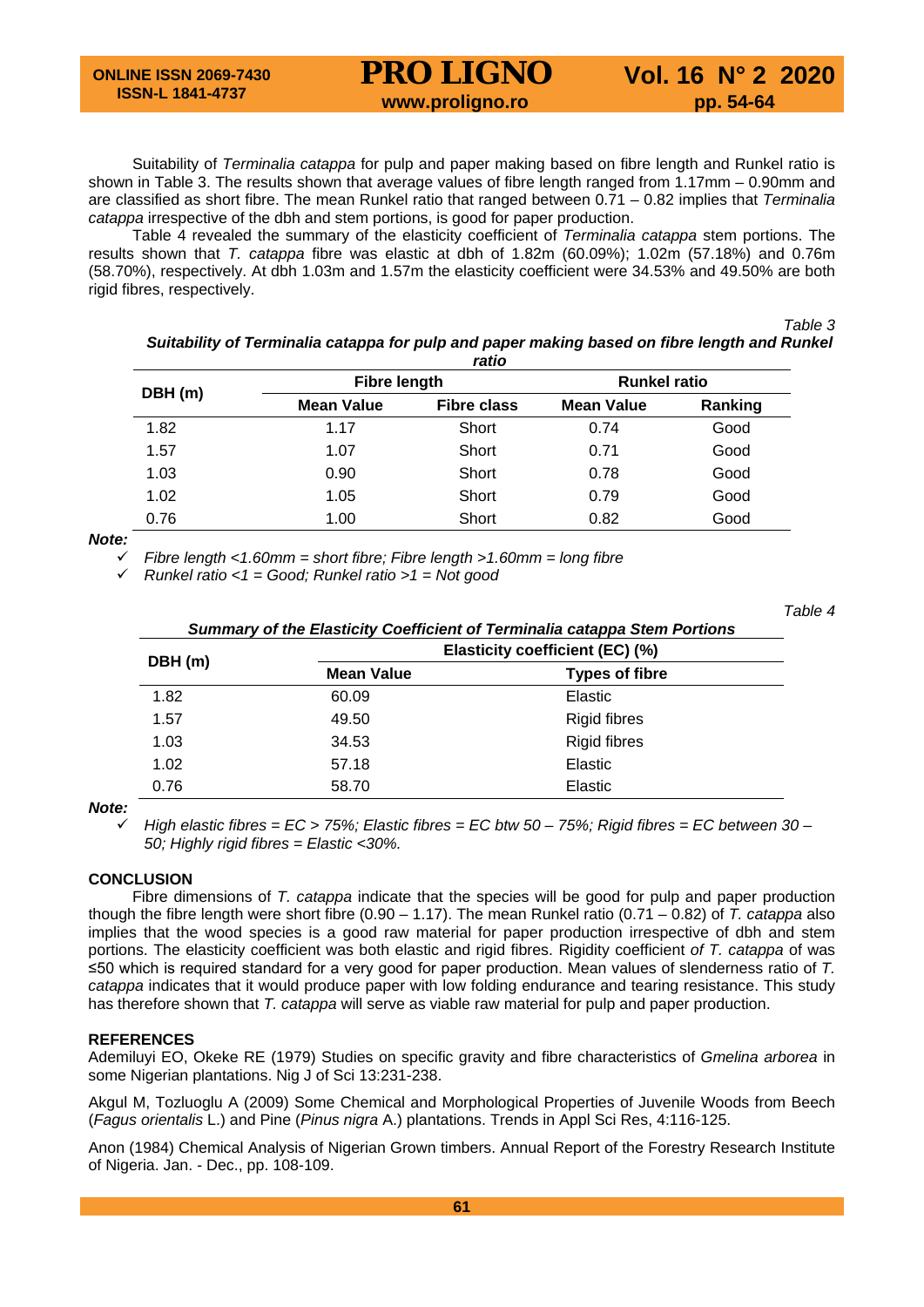As N (1992) Affect of pinus pinasters various races on physical, mechanical and technologic properties. Ph.D. Thesis, Istanbul University.

Ashori A, Nourbakhsh A (2009) Studies on Iranian cultivated paulownia: a potential source of fibrous raw material for paper industry. Europ J Wood & Wood Prod 67:323-327.

ASTM (American Society for Testing and Materials) (1983) Standard test method of testing small scale clear specimens of timber. ASTM D1413-48.

ASTM (American Society for Testing and Materials) (2007) Preparation of decayed wood for microscopical examination. ASTM D1413-61.

Bektas I, Tutus A, Eroglu H (1999) A study of the suitability of Calabrian pine (*Pinus brutiaten*) for pulp and paper manufacture. Turk J Agric & For 23:589-599.

Biermann CJ (1993) Essentials of Pulping and Papermaking. Academic Press Inc., California.

Cavalcante MA, Maia GA, Figueiredo RW, Teixeira VAM (1986) Características físicas e químicas da castanhola, *Terminalia catappa* L. Ciên Agron 17(1):111-116.

Colley E (1973) African Timbers;The Properties, Uses and Characteristics of 700 Species. Division of Building Research, C.S.I.R.O. Melbourne, Australia, pp. 723*.*

Douati TE, Konan NY, Coulibaly A, Sidibe D, Biego GH M (2017) Nutritive Components in the *Terminalia catappa* L. (Combretaceae) Almonds Cultivated in Côte d'Ivoire. J Appl Life Sci Inter, 12(1):1-10.

Drew DM, Pammenter NW (2006) Vessel frequency, size and arrangement in two eucalypt clones growing at sites differing in water availability. New Zealand J For 51:23-28.

Dutt D, Upadhyaya JS, Malik RS, Tyagi CH (2004) Studies on pulp and papermaking characteristics of some Indian non-woody fibrous raw materials: Part-II. J Sci & Ind Res 63 (2):58-67.

Dutt D, Upadhyaya JS, Singh B. and Tyagi C. H. (2009). Studies on *Hibiscus cannabinus* and *Hibiscus sabdariffa* as an alternative pulp blend for softwood: An optimsation of kraft delignification process. *Industrial Crops and Products* 29:16-26.

Dutt D, Tyagi CH (2011) Comparison of various Eucalyptus species for their morphological, chemical, pulp and paper making characteristics. Indian J Chem Tech. 18:145-151.

Egbewole ZT, Rotowa OJ, Omoake PO (2015) Evaluation of Fibre Quality of *Bambusa vulgaris* (Bamboo) as a Raw Material for Pulp and Paper Production. PAT, 11 (2):188-202.

Emerhi EA (2012) Variations in anatomical properties of *Rhizophora racemosa* (Leechm) and *Rhizophora harrisonii* (G. Mey) in a Nigerian mangrove forest ecosystem. Intern J For, Soil & Ero 2(2):89-96.

Erdin N (1985) Researches on Anatomic Structure of Toros Cedar (Cedrus Libani A. Ric.) and Its Specific Weight. Press Technicians Printing House, Istanbul University, New York.

Gallay W (1962) In The Formation and Structure of Paper. Edited by Bolam, F. Technical Section of British Paper and Board Makers' Association, London, pp. 491-535.

H'ng PS, Li KL, Cheng ZZ, Tang CH, Wong YS, Foo SL, Wan KF (2016) Anatomical features, fiber morphological, physical and mechanical properties of three years old new hybrid Paulownia: Green Paulownia. Res J For, 10:1–7.

Haygreen JG, Bowyer J (1996) Forest Product and wood science: An Introduction, 3rd edition, Iowa University Press, Ames.

Ibrahim MFE, Abdelazim YA (2015) Effect of growth rate on fiber characteristics of *Eucalyptus camaldulensis* wood of coppice origin grown in White Nile State. Sudan J Nat Res & Environ St, 3(1):14–23.

Istikowati WT, Sunardi HA, Sutiya B, Ishiguri F, Ohshima J, Iizuka K, Yokota S (2016) Wood, chemical, and pulp properties of woods from less-utilized fast-growing tree species found in naturally regenerated secondary forest in South Kalimantan, Indonesia. J Wood Chem & Tech, 36(4):250–258.

Ivani SA, Silva BMS, Oliveira C, Môro FV (2008) Morfologia de frutos, sementes e plântulas de castanheira (Terminalia catappa L. – Combretaceae). Rev Bras de Fruticult 30(2):517- 522.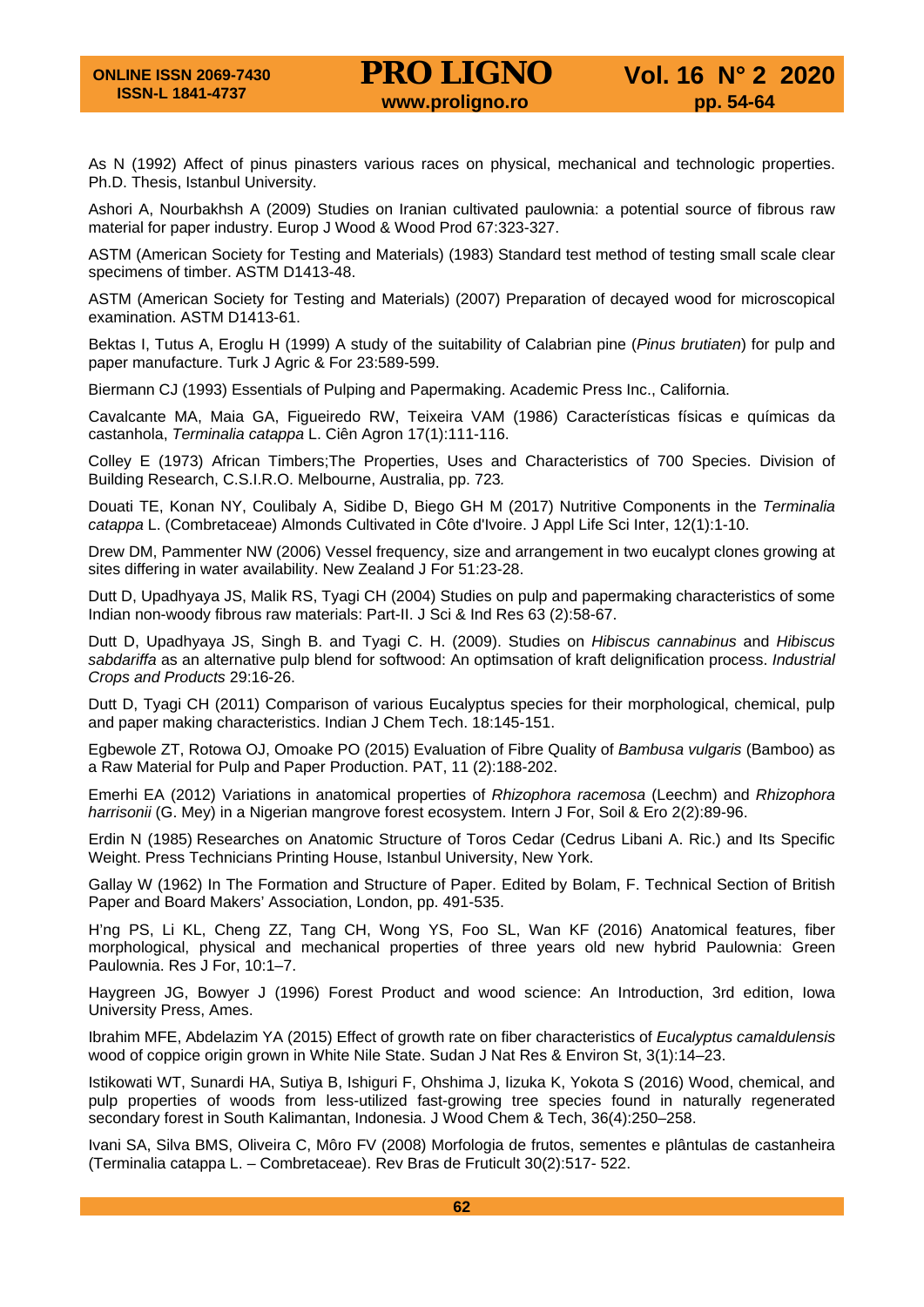Izekor DN (2010) Physico-mechnaical characterisatics and anatomy of teak (*Tectona grandis* L.F.) wood grown in Edo State, Nigeria. Ph.D. dissertation submitted to Dept of Forestry and Wood Technology, Federal University of Technology, Akure, Nigeria, pp. 225.

Joransen PN (1960) Pulpwood properties: response of processing and of paper quality to their variation. Forest biology subcommittee no 2 on tests and quality objectives. TAPPI J 43(11):40-64.

Kar S (2005) Investigating populus euramericana, populus nigra and populus tremula woods micro graphically. B.A. Thesis, Zonguldak Karaelmas University, Zonguldak, Turkey.

Marjenah Putri NP (2017) Morphological characteristic and physical environment of *Terminalia catappa* in East Kalimantan, Indonesia. Asian J For 1(1):33-39.

Matos FJA, Alencar JW, Craveiro AA, Machado MIL (1992) Ácidos graxos de algumas oleaginosas tropicais em ocorrência no nordeste do Brasil. Quimica Nova, 15(3):181-185.

Moriya M (1967) Characteristics of papers and the morphological properties of woods. Japan TAPPI Journal 21:19-28.

Ofosu S, Boadu KB, Afrifah KA (2019) Suitability of *Chrysophyllum albidum* from moist semi-deciduous forest in Ghana as a raw material for manufacturing paper-based products, J SustFor 1–14.

Ogunjobi KM, Adetogun AC, Shofidiya SA (2014) Investigation of pulping potentials of waste from conversion of *Anogeissus leiocarpus.* IOSR J of Poly &Textile Engin, 1(2):26–30.

Ogunkunle ATJ (2010) A Quantitative modelling of pulp and paper making suitability of Nigerian hardwood species. Adva Nat Appl Sci 4(1):14-21.

Ogunleye BM, Fuwape JA, Oluyege AO, Ajayi B, Fabiyi J (2017) Evaluation of fiber characteristics of *Ricinodedron Heudelotii* (Baill, Pierre Ex Pax) for pulp and paper making*.* Intern J Sci &Tech 6(1):2–5.

Ogunsanwo OY (2000) Characterisation of wood properties of plantation Obeche (*Triplochiton scleroxylon*) grown in Omo Forest Reserve, Ogun State. Ph.D. Thesis. Department of Forest Resources Management, University of Ibadan, pp. 253.

Ohshima J, Yokota S, Yoshizawa N, Ona T (2005) Examination of within-tree variations and the heights representing whole-tree values of derived wood properties for quasi-non-destructive breeding of *Eucalyptus camaldulensis* and *Eucalyptus globulus* as quality pulpwood. J Wood Sci 51(2):102–111.

Ojo DO (2003) Determination of pulp and paper making suitability indices of some Nigerian species of leguminosae: caesalpinoideae. Acad J Interd Stud 2(13):61-68.

Olaoye KO, Oluwadare AO, Ariwoola OS (2019) Relationship between Fibre Characteristics and Physico-Mechanical Properties of *Aningeria robusta* (A.CHEV) Wood. Intern J Environ, Agric % Biotec (IJEAB), l-4(1):116–120.

Oluwadare AO, Sotannde OA (2007) The relationship between fibre characteristics and pulp-sheet properties of *Leucaena leucocephala* (lam.) De Wit. Middle-East J Sci Res 2(2):63–68.

Omotoso M, Owolabi A (2015) Pulp and Paper Evaluation of Solid Wastes from Agricultural Produce. Intern J Chem 7(2):113.

Ona T, Sonoda T, Ito K, Shibata M, Tamai Y, Kojima Y, Ohshima J, Yokota S, Yoshizawa N (2001) Investigation of relationships between cell and pulp properties in *Eucalyptus* by examination of within-tree variations. Wood Sci Techn 35:229-243.

Pillai PKC, Pandalai RC, Dhamodaran TK, Sankaran KV (2013) Effect of silvicultural practices on fibre properties of Eucalyptus wood from shortrotation plantations. New For 44(4):521-532

Pirralho M, Flores D, Sousa VB, Quilhó T, Knapic S, Pereira H (2014) Evaluation on paper making potential of nine Eucalyptus species based on wood anatomical features. Indus Crops Prod 54:327-334.

Roger MR, Mario TF, Edwin CA (2007) Fibre morphology in fast growth *Gmelina arborea* plantations. Madera Bosques 13(2):3-13.

Sadiku NA, Oluyege AO, Ajayi B (2016) Fibre dimension and chemical characterization of naturally grown *Bambusa vulgaris* for pulp and paper production. J Bamb Rat 15(1-4):33-43.